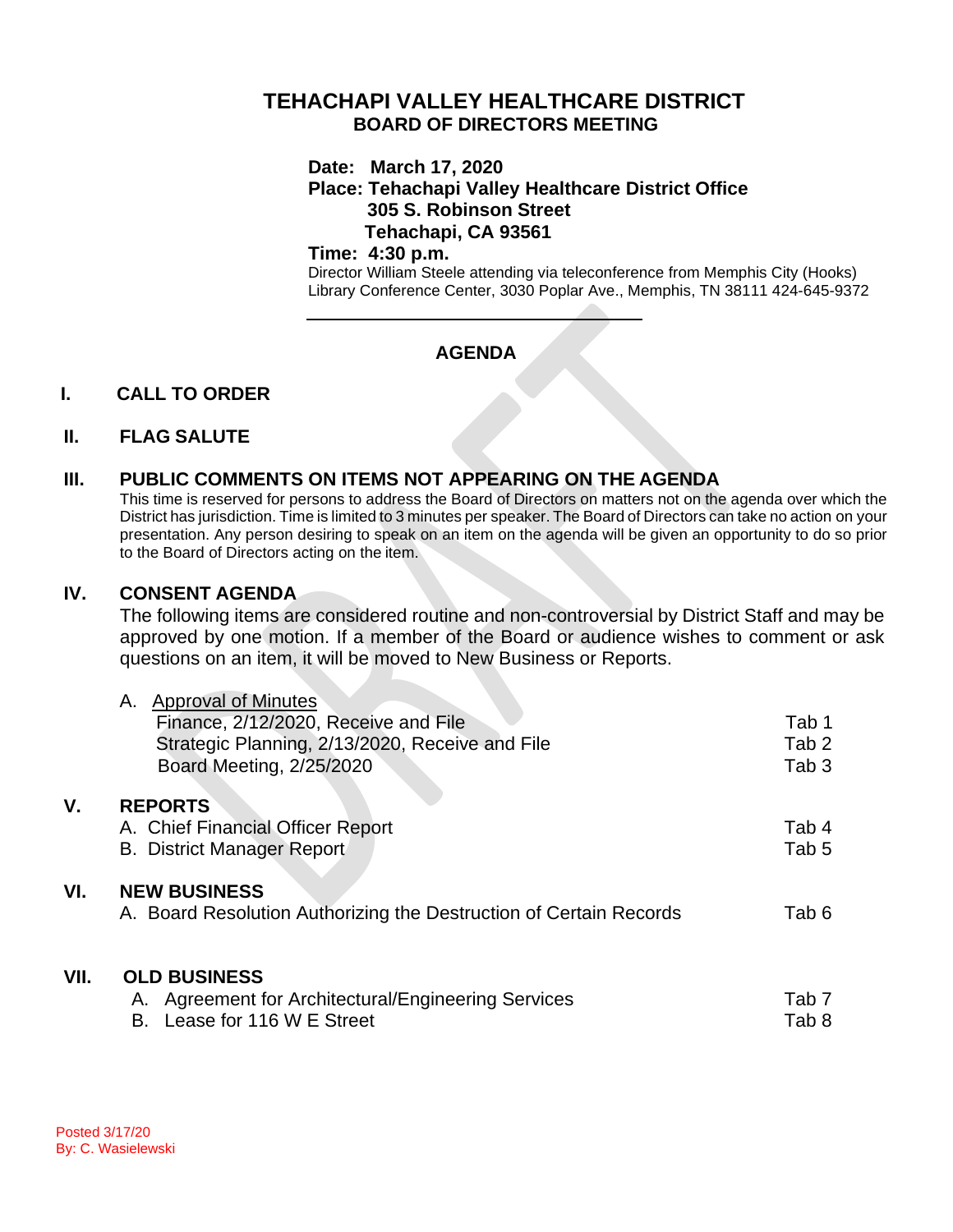## **VIII. BOARD COMMENTS ON ITEMS NOT APPEARING ON THE AGENDA**

## **IX. CLOSED SESSION**

A. Performance Evaluation: District Manager

## **X. CLOSED SESSION REPORT**

### **XI. ADJOURNMENT**

#### **NOTICE TO THE PUBLIC**

#### **PUBLIC COMMENT PERIOD FOR REGULAR MEETINGS**

Members of the public may comment on any item on the agenda before the Board takes action on it. The public may also comment on items of interest to the public that is within the subject matter jurisdiction of the Board; provided, however, the Board may not take action on any item not appearing on the agenda unless the action is otherwise authorized by law. Any person addressing the Board will be limited to a maximum of three (3) minutes so that all interested parties have an opportunity to speak.

#### **COPIES OF PUBLIC RECORDS**

All writings, materials, and information provided to the Board for their consideration relating to any open session agenda item of the meeting are available for public inspection and copying during regular business hours at the Administration Office of the District at 305 S. Robinson St., Tehachapi, California.

#### **COMPLIANCE WITH ADA**

This agenda shall be made available upon request in alternative formats to persons with a disability, as required by the Americans with Disabilities Act of 1990 (42 U.S.C. § 12132) and the Ralph M. Brown Act (Cal. Gov't Cod. § 54954.2). Persons requesting a disability related modification or accommodation in order to participate in the meeting, should contact the Executive Office during regular business hours by phone at 661-750-4848, or in person at the District's Administrative Office at 305 S. Robinson St., Tehachapi, California.